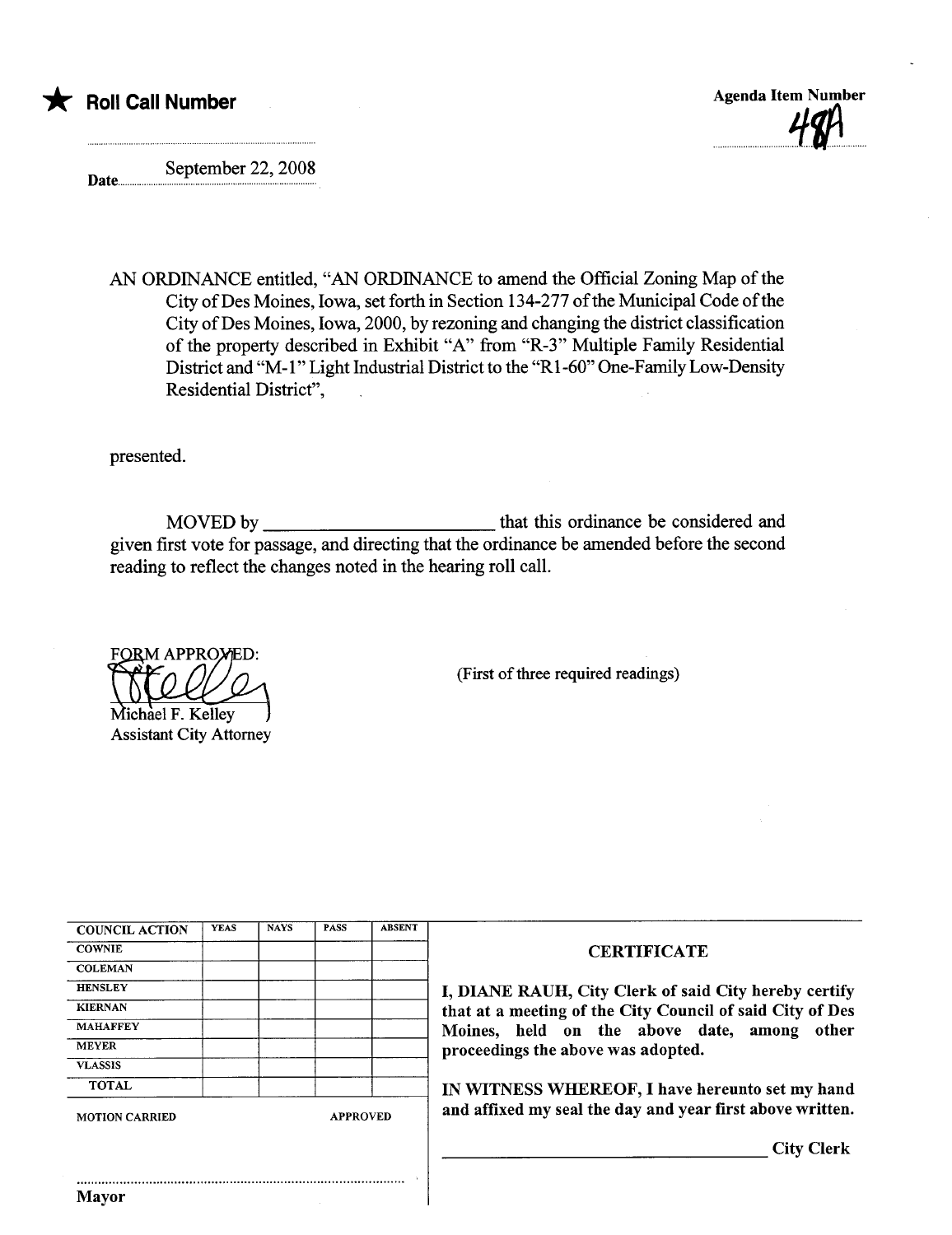ORDINANCE NO.

AN ORDINANCE to amend the Official Zoning Map of the City of Des Moines, Iowa, set forth in Section 134-277 of the Municipal Code of the City of Des Moines, Iowa, 2000, by rezoning and changing the district classification of the property described in Exhibit "A" from "R-3" Multiple Family Residential District and "M-1" Light Industrial District to the "R1-60" One-Family Low-Density Residential District.

Be It Ordained by the City Council of the City of Des Moines, Iowa:

Section 1. That the Official Zoning Map of the City of Des Moines, Iowa, set forth in Section 134-277 of the Municipal Code of the City of Des Moines, Iowa, 2000, be and the same is hereby amended by rezoning and changing the district classification of the property described in Exhibit "A" from "R-3" Multiple Family Residential District and "M-1" Light Industrial District to the "R1-60" One-Family Low-Density Residential District.

Sec. 2. This ordinance shall be in full force and effect from and after its passage and publication as provided by law.

Sec. 3. The City Clerk is hereby authorized and directed to cause a certified copy of the Acceptance of Rezoning Ordinance, this ordinance, a vicinity map, and proof of publication of this ordinance, to be properly filed in the office of the Polk County Recorder.

FORM APPROVED:

Michael F. Kelley

Assistant City Attome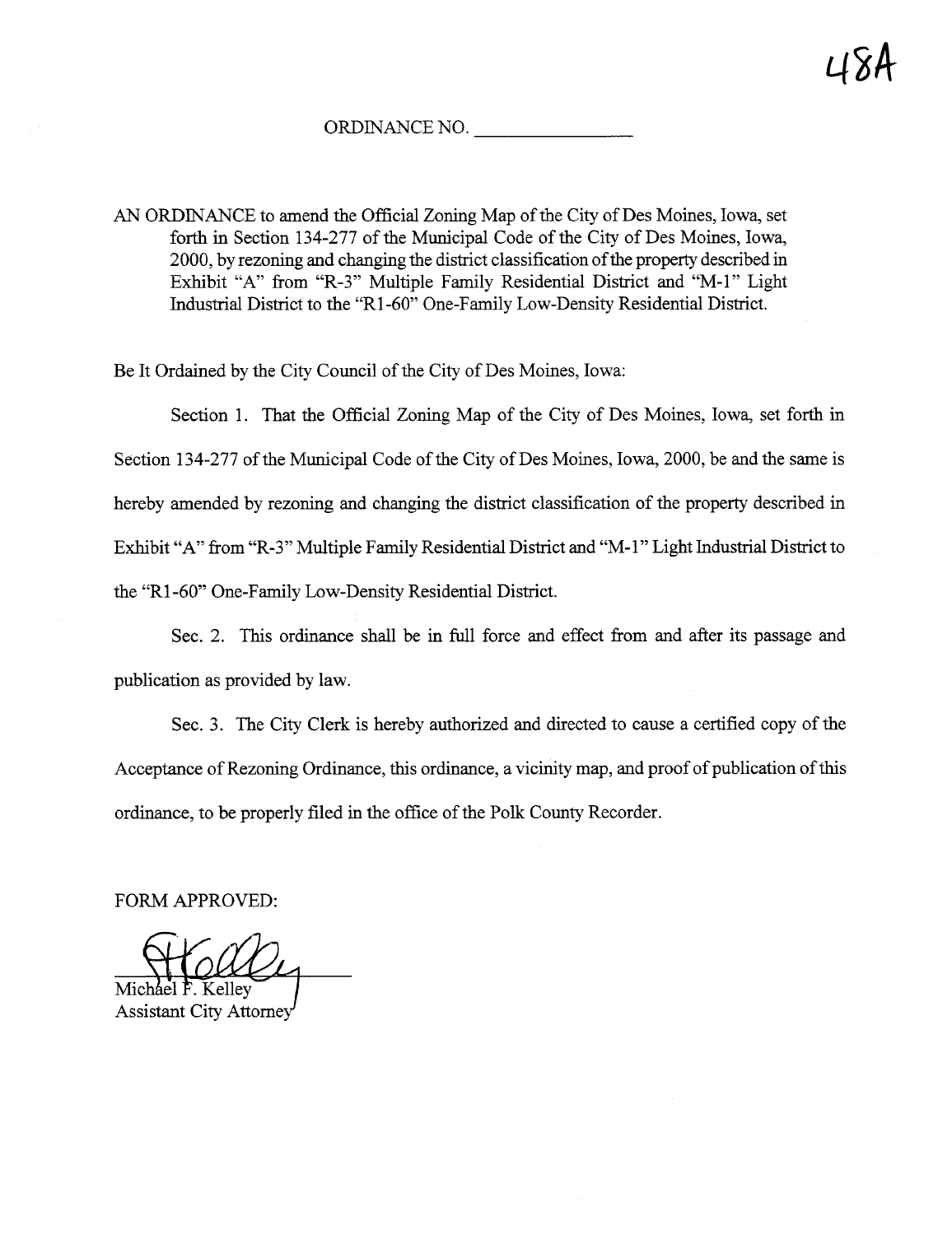## Exhibit "A" River Bend Neighborhood Rezonig

Area East of  $6<sup>th</sup>$  Avenue, West of  $2<sup>nd</sup>$  Avenue, South of the Des Moines River Flood Line and North of College Avenue

Lots 1 thru 7, Franklin Place, an Official Plat and the West 362.0 feet Lot 51, Oakland Plat 2, an Official Plat, and the West 300.0 feet Lots 53 and 56, of said Oakland Plat 2, and the West 350.0 feet Lots 54 and 55, of said Oakand Plat 2 and the South 80.0 feet of the West 360.0 feet of Lot 57, of said Oakland Plat 2 and Lots 1 thru 4, Oakdale, an Official Plat, and the East 25.0 feet Lot 6, of said Oakdale and the West 35.0 feet Lot 7 of said Oakdale, and Lots 4 thru 8, Oakland, an Official Plat, and the East  $\frac{1}{2}$  of the vacated North/South alley lying West of and adjoining said Lots 4 thru 8, and Lots 11 and 12 and the East  $\frac{1}{2}$  of the vacated North/South alley lying West of and adjoinig said Lots 11 and 12, and the South 25.0 feet of Lot 14, of said Oakand, and the East  $\frac{1}{2}$  of the vacated North/South alley lying West of and adjoining the South 25.0 feet of said Lot 14, and Lots 15 thru 18, of said Oakland and the East  $\frac{1}{2}$  of vacated North/South alley lying West of and adjoining said Lots 15 thru 18, and the vacated East//West alley lying South of and adjoining said Lot 18, and lying South of and adjoining vacated North/South alley lying West of said Lot 18, and the Vacated East/West alley lying South of and adjoining Lot 19 of said Oakland and Lots 19 thru 23, of said Oakland and the West  $\frac{1}{2}$  of vacated North/South alley lying East of and adjoining said Lot 19 thru 23, and the North 25.0 feet of Lot 25, of said Oakland, and the West 12 of vacated North /South alley lying West of and adjoining said Lot 25 and Lots 26 thru 36, of said Oakland and the West  $\frac{1}{2}$  of the vacated alley lying East of and adjoining said Lots 26 thru 36, and the West 151.5 feet of Lot 37, Oakland and the West 151.5 feet of the North 50 feet of Lot 38, Lot 38, of said Oakland, and the North 40.0 feet of lot 41, of said Oakland, and the North 89.0 feet of Lot 42, of said Oakland, Lot 45 of said Oakland, Lot 47, of said Oakland (except the North 110.0 feet of the of the South 225.0 feet of the East 150.0 feet and except the East 150.0 feet of the South 110.0 feet of the North 125.0 feet of said Lot 47), and the West 60.0 feet Lot 1 of the Official Plat of Lot 46, of said Oakland, and Lots 3 and 4 of said Lot 46, of said Oakland, and the East 145.0 feet of the North 153.0 feet Lot 12, Block 3, Polk County Homestead & Trust Company, an Official Plat, and (except the South 4.0 feet of the West 26.0 feet) The East 167.0 feet Lot 1, of said Block 3, and Lot 1, Riverview Park an Official Plat (except the East 85.0 feet and except Zoned Floodway), and Lots 2 thru 6, of said Riverview Park (except Zoned Floodway), and the East 75.0 feet of the South 135.0 feet Lot 7, of said Riverview Park and the West  $\frac{1}{2}$  Lot 11 (except the North 6.0 feet), of said Riverview Park, and Lot 12, and Lots 14 thru 16, of said Riverview Park, and Lot 38 of Government Lot 3 and the Southeast  $\frac{1}{4}$  of Section 34, Township 79 North, Range 24 West of the 5<sup>th</sup> P.M., together with any intervening streets and alleys and the adjoining one-half of any adjoining streets and alleys, all now included in and forming a part of the City of Des Moines, Polk County, Iowa.

Area East of 6th Avenue, West of  $9<sup>th</sup>$  Street, South of the Des Moines River Flood Line and North of University Avenue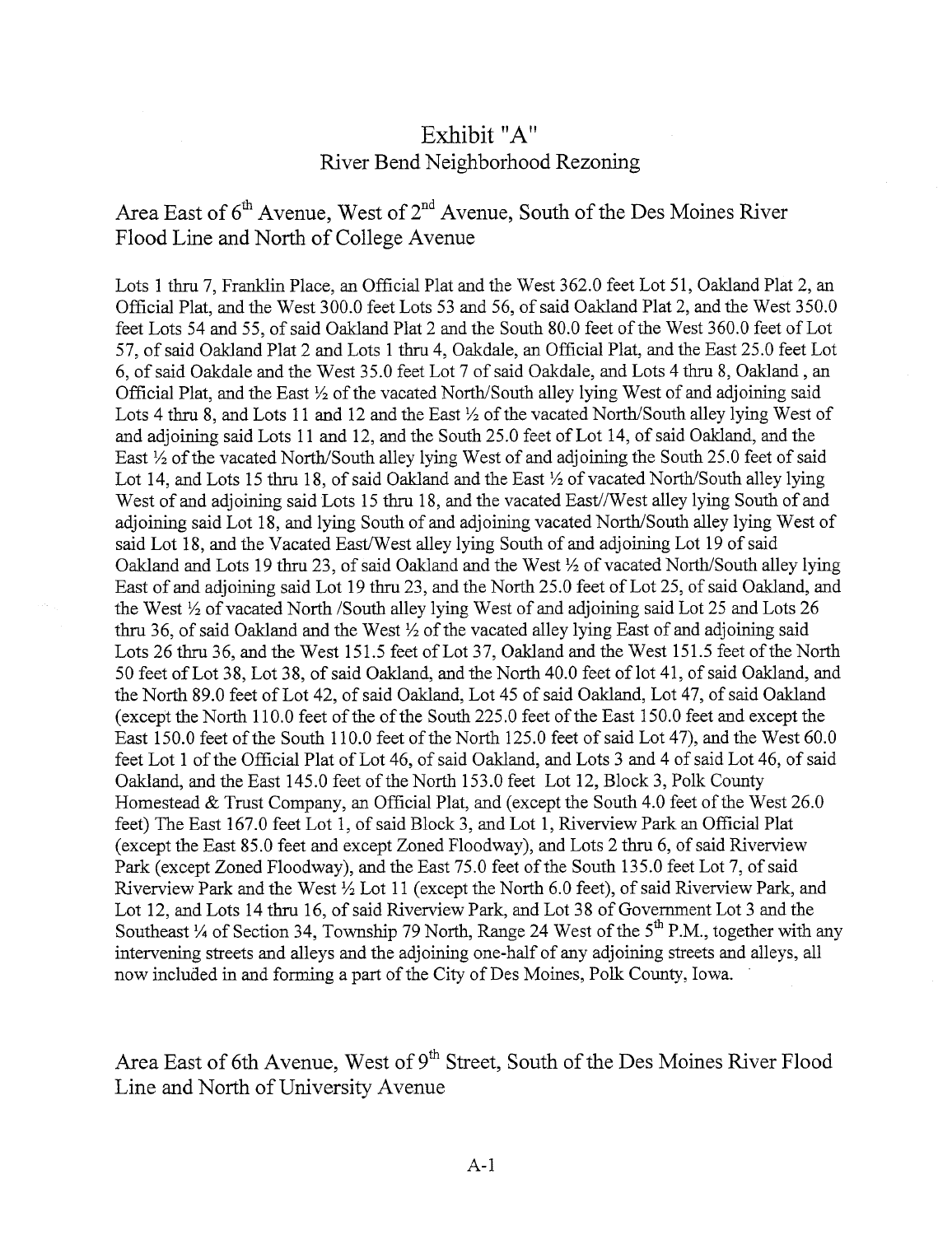Lots 10 thru 12, Glen Baily Replat, an Official Plat (except Hickman Road right-of-way and except zoned Floodway) and the West 100.0 feet of Lot 13, of said Glen Baily Replat (except Hickman Road right-of-way and except zoned Floodway) and Lot 1, Hilltop, an Official Plat, (except Hickman Road right-of-way and except zoned Floodway) and Lots 5 and 6, Corrected Plat 2<sup>nd</sup> Plat Prospect Park, an Official Plat, (except Hickman Road right-of-way and except zoned Floodway), and Lot 8, of said Corrected Plat 2<sup>nd</sup> Plat Prospect Park, (except zoned Floodway), and the North 240.0 feet as measured on the West lot line and the North 148.0 feet as measured on the East Lot line, Lot 7, of said Corrected Plat 2nd Plat Prospect Park, (except zoned Floodway), and Lots 9 thru 13, Lots 16 thru 25, Lots 28 thru 32, Lots 35 thru 39, Lots 41 thru 44, Lots 47 and 48 and Lot 50, of said Corrected Plat 2<sup>nd</sup> Plat Prospect Park, and Lots 10 and 11, of the Official Plat of Government Lot 2 Section 34, Township 79 North, range 24 West of the  $5<sup>th</sup>$ P.M, and Lot 13, and the South 10.0 feet Lot 14, and Lots 20 and 21, and Lots 50 and 51, and Lots 53 and 54, all of said Official Plat of Government Lot 2 Section 34, Township 79 North, range 24 West of the 5<sup>th</sup> P.M, and all Blocks 10,11, 14 and 15, Polk County Homestead and Trust Company, and Official Plat, and Lots 8 thru 14, Block 6, of said Polk County Homestead and Trust Company, and Lots 9 thru 16, Block 5, of said Polk County Homestead and Trust Company, and Lots 9 thru 16, Block 4, of said Polk County Homestead and Trust Company and Lots 1 thru 11, and Lots 15 and 16, and the South 4.5 feet of Lot 12, Block 13, of said Polk County Homestead and Trust Company, and Lots 1 thru 8, and Lots 11 thru 16, and the South 50.0 feet, Lot 9 and the North 8.0 feet Lot 12, Block 12, of said Polk County Homestead and Trust Company, and Lots 1 thru 4 and Lots 21 thru 24 Fink's Addition Plat No. 1, an Official Plat, and Lots 5 thru 20 and Lots 26 thru 33 and the vacated North /South alley lying East of and adjoining Lots 26 thru 33, and Lots 34 thru 41, Fink's Addition Plat No 2, an Official Plat, and the West 280.0 feet of the East 305.0 feet of the North 200.0 feet of the South 266.0 feet (except the East 30.0 feet) Lot 43, of the Official Plat of Government Lot 3, and the Southeast  $\frac{1}{4}$  of Section 34, Township 79 North, Range 24 West of the 5<sup>th</sup> P.M., and Lots 6 thru 10 of the Corrected Plat of the North 236.0 feet of the South 266.0 feet (except the East 30.0 feet) of Lot 43, of the Official Plat of Government Lot 3, and the Southeast  $\frac{1}{4}$  of Section 34, Township 79 North, Range 24 West of the 5<sup>th</sup> P.M., and the East 129.0 feet of the West 154.0 feet of the South 107.0 feet of the North 132.0 feet Lot 43 of said Official Plat of Government Lot 3, and the Southeast ¼ of Section 34, Township 79 North, Range 24 West of the 5<sup>th</sup> P.M., and Lots 6 thru 10, Rollinsons' Addition to North Des Moines, an Official Plat, and Lots 1 thru 20 E. M. Kelsey's Subdivision, an Official Plat, and Lots 1 thru 9, Block A, Thompson's Subdivision, an Official Plat and Lots 1 and 2, 4 and 5 and the East 20.0 feet Lot 3, Block b of said Thompson's Subdivision,

AND, Lots 1 thru 4, Butt's Subdivision, and Official Plat, and the vacated North/South alley lying West of and adjoining said Lots 1 thru 4, and Lots 5 thru 9, of said Butt's Subdivision, and Lots 6 thru 21, Lots 25 thru 37 and Lots 56 thru 83< North Park, an Official Plat, and Lots 9 thru 23, Grand Park, an Official Plat, and Lots 10 thru 12, Enos B. Hunt's Addition, to North Des Moines, an Official Plat, and Lot 1 thru 4, Hallett's Addition, an Official Plat and the vacated East/West alley lying North of and adjoining of said Lot 1, and Lots 1, 2, 17, 20 and 21 (except the East 3.0 feet) of the Official Plat of Lot 17 of the Official Plat of the Southwest  $\frac{1}{4}$  of Section 34, Township  $79$  North, Range 24 West of the  $5<sup>th</sup>$  P.M., and Lots 1 thru 4, Nash's Subdivision, an Official Plat, and Lots 1 thru 12, Harland & Tubb's Replat of McMartin & Snell's Addition, an Official Plat, and the East 138.0 feet of the South 50. 0 feet Lot 37, Block G, Edgewood Park,